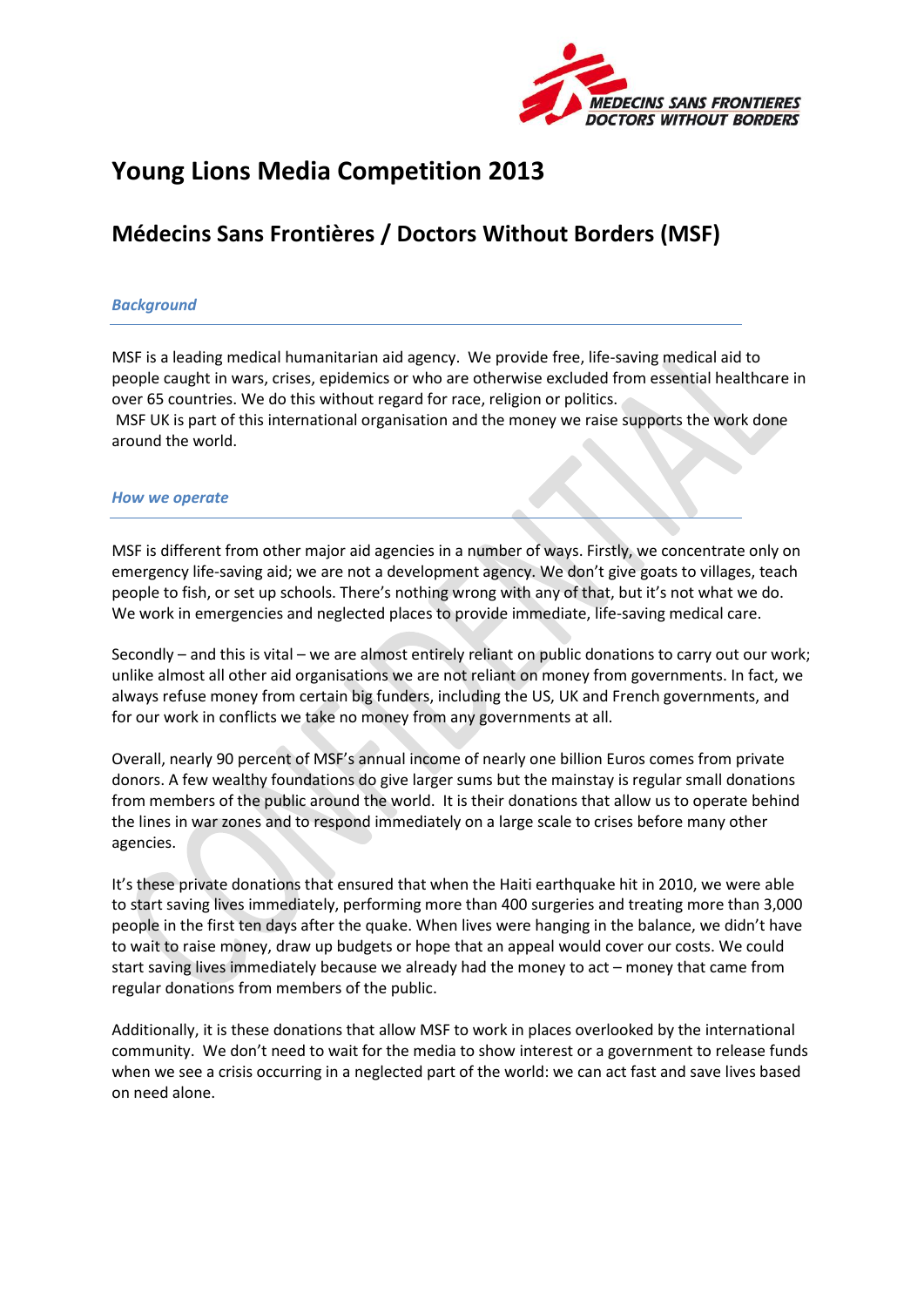In summary, there are three ways people can support us:

- They can make a *regular donation* (e.g. regular monthly debit) this is best for us!
- They can make an occasional or *one-off unearmarked* donation which is not tied to a specific project
- They can make a *'earmarked' donation* which they specify they want to go to a certain country (we try to accommodate this)

These donations allow us to plan our work knowing that money is always available. We always leave a certain amount in our pot each year so we can respond to something straight away, drawing on our own resources and not having to wait for money to be made available by third parties, such as governments.

Very occasionally, if there's a major disaster that we find is drawing substantially on our unearmarked pot of money, e.g. the Haiti earthquake or Syria conflict, then we will set up a single emergency appeal and ask donors and the public if they will contribute money just for that work. It is quite rare for us to do this as we find it hard to accurately estimate at the start of a crisis what the eventual cost to MSF may be. On occasion we have closed appeals, e.g. the Asian Tsunami in 2004, because we didn't want to raise more money than we would need for our operations there. (This is somewhat unusual in the charity sector and sets us apart from other organisations).

## *Present fundraising*

Compared to other organisations, we do not have a wide-ranging fundraising programme at present. Our main methods of recruiting new donors are occasional TV and print-media ads, emergency appeals, and newspaper and magazine supplements. We do not do face-to-face fundraising and rarely do direct mail. We are looking for new approaches.

## *The challenge*

We require a media campaign that demonstrates the importance of regular donations (e.g. monthly debit from a bank account) and convinces people that it's their regular donations to MSF that allows us to respond to the next emergency or disaster, not the last one.

The campaign needs to reflect that however 'small' a contribution, it really is the thing that helps us be ready and prepared when the next Haiti, Syria or similar emergency occurs.

The campaign can use generalities and proportions rather than exact annual figures to ensure it can be used for over a year. Other MSF offices around the world might also be interested in using this campaign, so it needs to be straightforward enough to translate easily to other languages and cultures.

## *Budget*

There is a limited budget of £25,000 with the possibility to increase it at a later stage.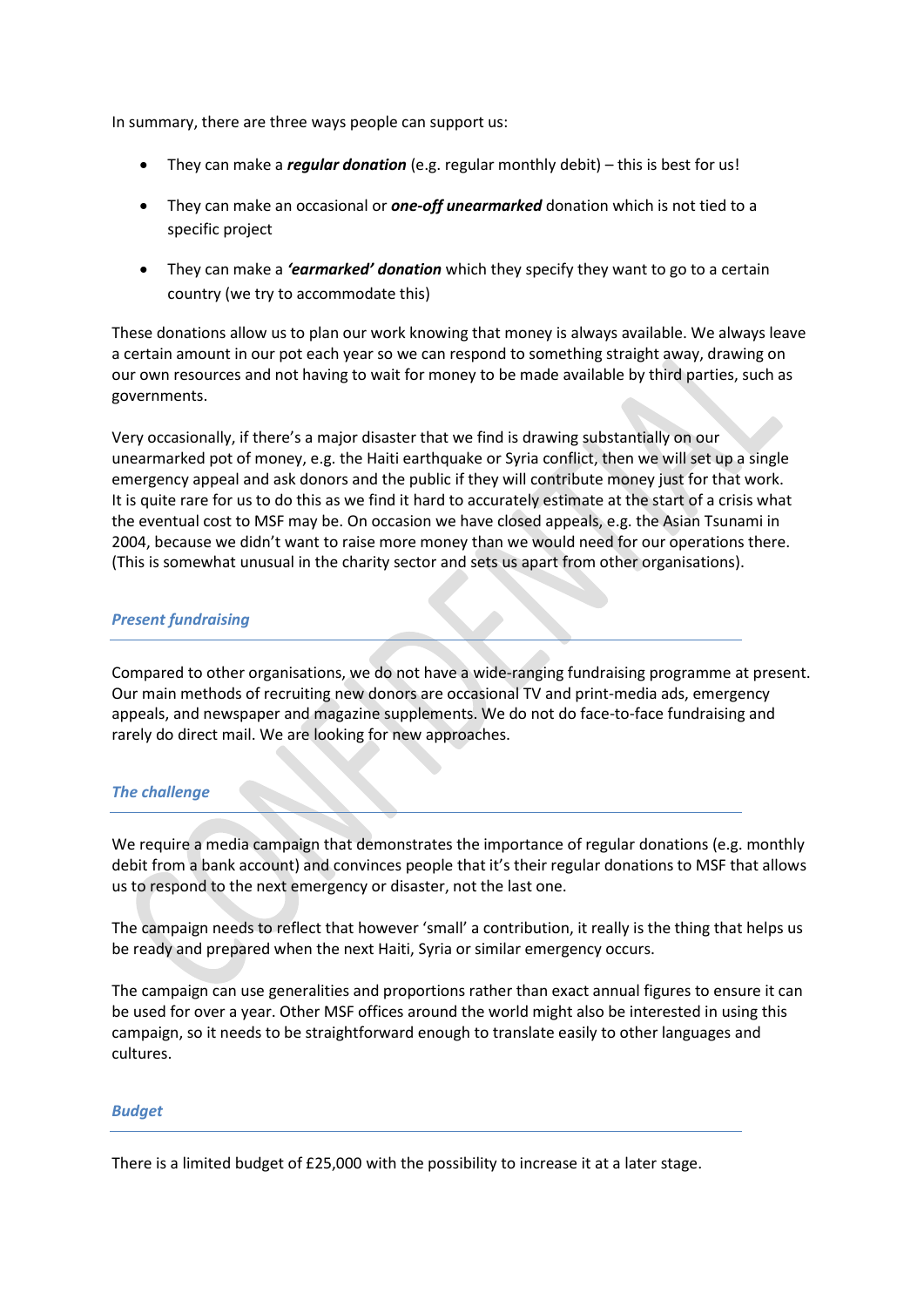#### *Objectives*

The objective is to inspire the audience to make a regular donation to MSF. Ideally the campaign will drive people online in response – [www.msf.org.uk/donate,](http://www.msf.org.uk/donate) although we are also keen to make other response channels available e.g. SMS regular giving.

#### *What's the single most important thing to say?*

The key message is that your regular donation to MSF is what makes it possible for MSF's medical teams to reach the people who need help most, when they need us. It allows us to pay not only for the work we know we'll be doing in a given year but also gives us the ability to respond immediately to a new crisis.

#### *Target Audience*

University-educated professionals aged between 25-39 years.

In general, the people who support MSF are intelligent, well-travelled, thoughtful – and old. We are keen to attract new, younger donors to MSF; the sort of people who may be cynical about politics and aid, but who would be drawn by the urgency, simplicity and life-saving effectiveness of what we do. Like them, MSF has an energetic and adventurous spirit. We want to see that energy reflected in the campaigns.

What we don't want to see are the standard stereotypes used in too many aid campaigns: starving African children, white saviours, manipulative images of poverty and despair. We also don't want to see any celebrities.

#### *MSF communication guidelines*

In short, there are a few things to remember whenever communicating about MSF

- We are hands-on; doing what needs to be done fast and effectively. All communication about MSF must reflect the urgency of the emergencies we work in and our rapid response. We are medical professionals, providing free skilled healthcare.
- We are passionate and compassionate, but not sentimental. (No maudlin music over images of starving children, please)
- We try to tell it like it is our audience is intelligent and we don't talk down to them.
- We try to avoid jargon (this is hard but important).
- We are independent in thought, action and funding.
- We focus on helping people survive where the need is most desperate.
- We are focused on the immediate needs of our patients, not the wider development needs in a country.
- We are international committed people of all nationalities work together in MSF teams.
- We deliver the aid ourselves.
- We use individual voices wherever possible (quotes rather than descriptive sentences). We are positive and hopeful, but never glib. The situations we work in are terrible and desperate, but our communication doesn't wallow in suffering. We tell it like it is, but always emphasise that we are working to alleviate at least some of this suffering.